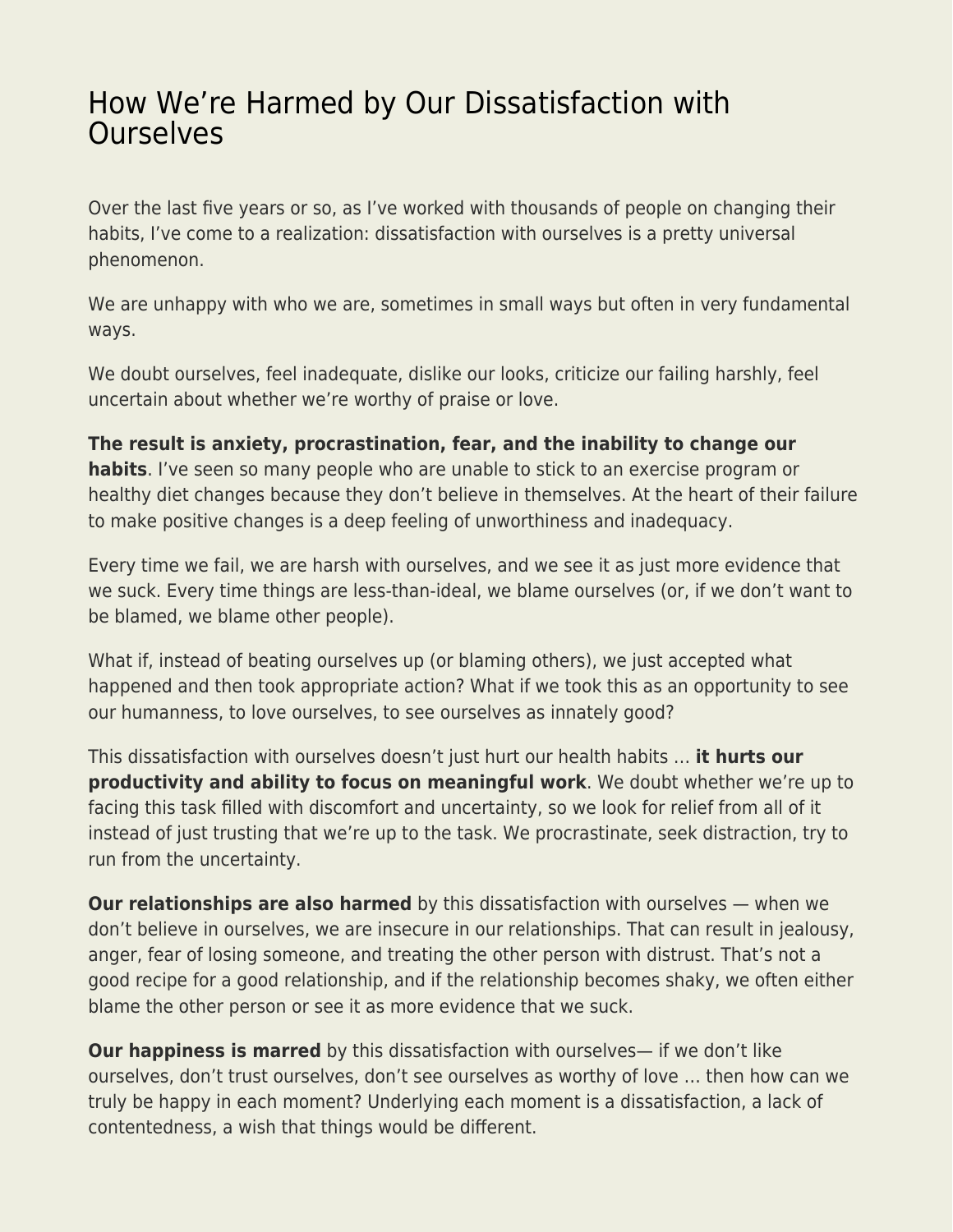These are just a handful of ways that dissatisfaction with ourselves is harming us. This problem actually affects every area of our lives, from jobs to finances to parenting and more.

The Way Out: Loving Ourselves

Instead of harming ourselves with this self-doubt, this constant feeling of inadequacy … what if we loved ourselves instead?

What if we trusted ourselves, believed in our basic worthiness, believed that we would be OK even if things didn't work out as planned, believed that we are loving, kind, and innately good human beings?

That would change everything: we'd be more trusting in relationships, we'd procrastinate less because we knew we could handle uncertainty and discomfort, we'd become healthier because we would see healthy food and exercise as just two more ways to love ourselves. We'd seek ways to love others, to serve the world with meaningful work, to enjoy the basic goodness of every moment. We'd be happier, and in the times when we're not happy, we'd still be able to find contentment in the middle of difficulty.

Of course, that's much easier said than done. We have so many years of experience in disliking ourselves, in being harsh with ourselves, that loving ourselves can seem impossible. It's not. You can do this.

It starts with the simple intention to love yourself, to see yourself as adequate and worthy of love, to wish for your own happiness and the relief from pain and stress.

Once you have this intention, you can practice a **daily session of wishing for your own happiness**, wishing for an end to your pain. **A daily session of gratitude for the good things about yourself**.

You can start to see the basic goodness in everything you do, even if it's less than perfect (as all humans are). You can see the good hearted nature in every one of your actions, even the ones that are harmful. You can start to see the good-hearted nature in what everyone else does as well.

This is the practice, and it takes lots of practice. But loving yourself might just be the most important project you've ever undertaken, because it will change your world.

## My New Course: How to Love Yourself

I'm happy to offer a new course, called "How to Love Yourself," as part of my [Sea Change](https://seachange.zenhabits.net/) [Program.](https://seachange.zenhabits.net/)